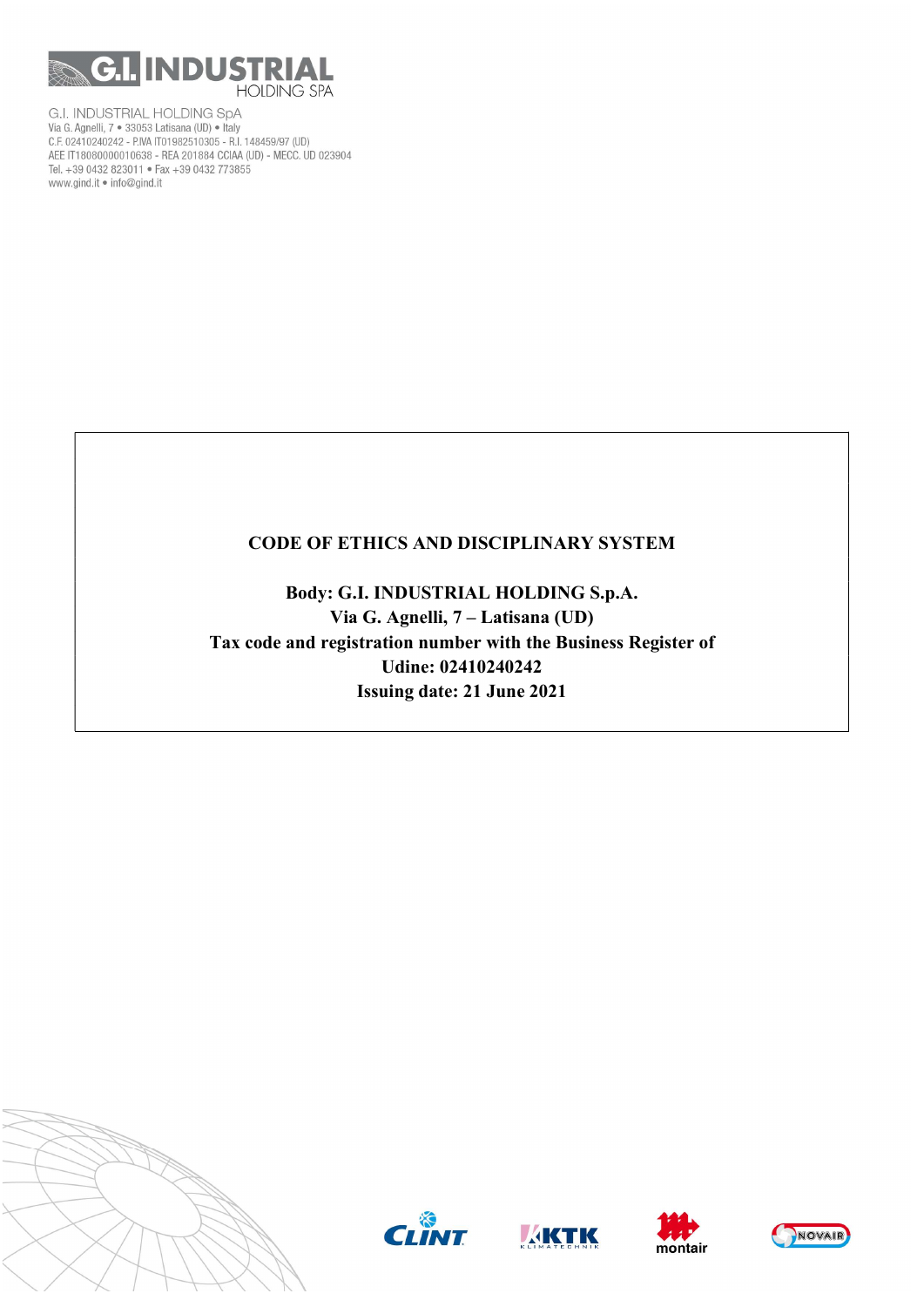

## Definitions.

In this document, the concepts highlighted below shall have the meaning specified in the margin of each:

- 1. Gind or Company: the company G.I. Industrial Holding S.p.A., with registered office in Latisana (UD), Via G. Agnelli no. 7;
- 2. CCNL: the National Collective Labour Agreements applied by the Company (specifically: National Collective Labour Agreement for Companies in the Metalworking Sector - Federmeccanica);
- 3. Customer/Clientele: the person who prepares to use, who uses or used a product sold by the Company;
- 4. Code of Ethics: the Code herein, adopted by the Company through a resolution issued by the Governing Body, with the consent of the Board of Statutory Auditors, and its related updates;
- 5. Employees: see Employees (Workers);
- 6. Consultants: subjects acting in the name or even only on behalf of the Company under a mandate agreement or other professional collaboration relation;
- 7. Recipients: Company Representatives, Consultants, Partners and Suppliers;
- 8. Employees (Workers): subjects that entered into a subordinate employment relationship with the Company, including Executives as existing;
- 9. (It.) Legislative Decree 231/2001 or the Decree: (It.) Legislative Decree no. 231 of 8 June 2001 and subsequent amendments and supplements;
- 10. Bodies: legal bodies with or without legal status, such as by way of example joint-stock company, partnerships, consortia, associations;
- 11. Company Representatives: directors, statutory auditors, liquidators, managers and employees of the Company;
- 12. Suppliers: suppliers of goods and services (excluding professional services) of the Company, which do not fall within the definition of Partners:
- 13. Model or Models: Model or Models of organisation, management and control envisaged by (It.) Legislative Decree 231/2001;
- 14. Corporate Bodies: the Governing Body, Board of Statutory Auditors, Shareholders' Meeting and their members;
- 15. Supervisory Body or SB: internal supervisory body, responsible for supervising the functioning and compliance with the Model and its updating;
- 16. Partners: contractual partners with whom the Company enters into some form of contractually governed collaboration (temporary association of companies, joint venture, consortia, licence, agency, distribution, collaboration in general);
- 17. Product/s: anything movable which is voluntarily marketed by the Company, directly or through members of its sales network;







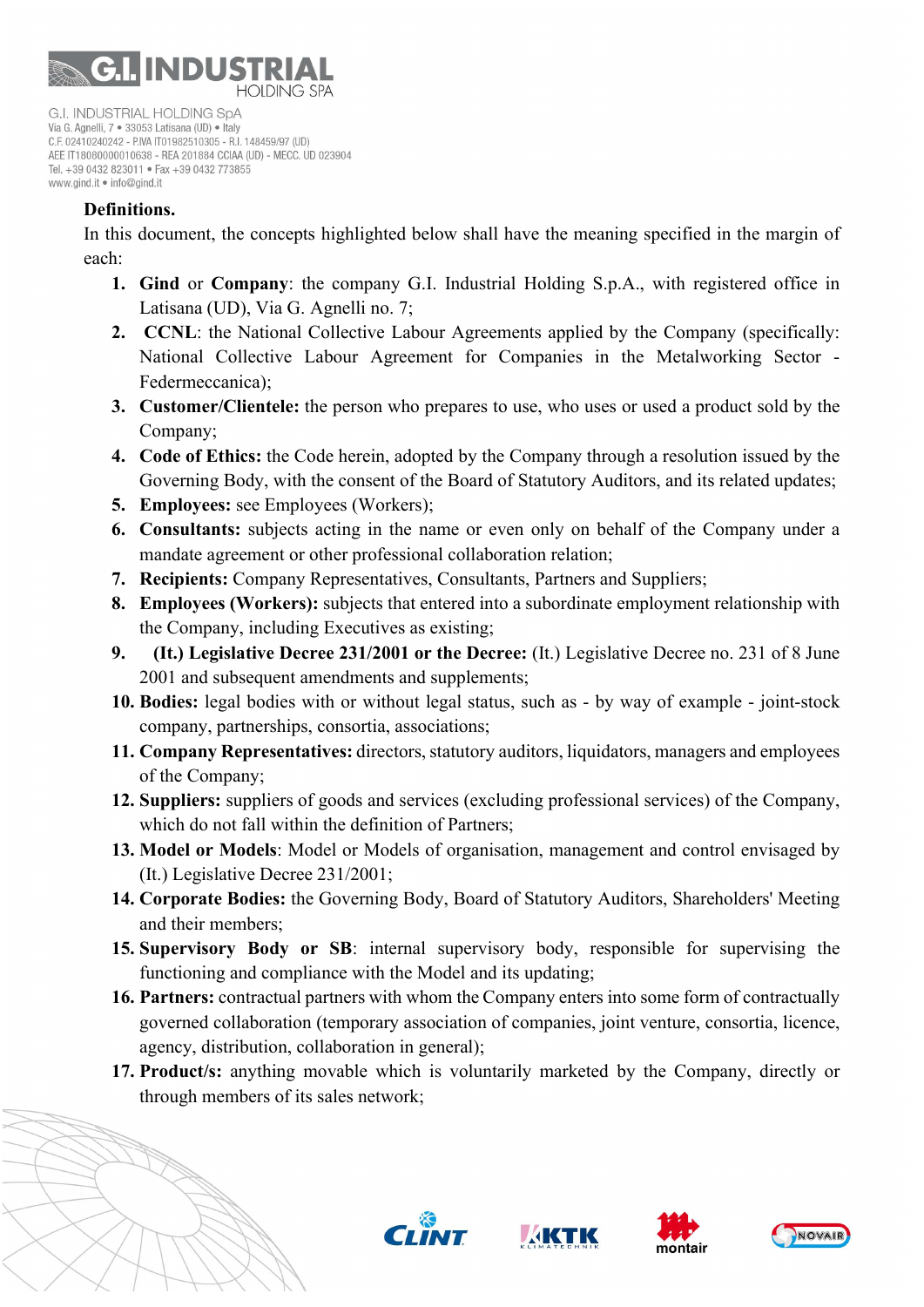

- 19. Public Administration: group of public bodies (State, Regions, Provinces and Municipalities, Universities, etc.) and private subjects (concessionaires, joint enterprises, accredited private companies, etc.) which are entrusted with the exercise of the administrative function, in interest of the community;
- 20. Offences: types of offence to which the rules envisaged by (It.) Legislative Decree 231/2001 concerning administrative liability apply;
- 21. Internal Manager: person inside the Company who is entrusted with the responsibility, either individually or shared with other subjects, for any operations concerning sensitive activities;
- 22. Stakeholders: individuals and bodies, whose expectations are at stake in the performance of the Company's activities and who, in several respects, may contribute to the pursuit of the Company's mission. These are: customers, suppliers, employees, collaborators, shareholders, the Public Administration, the community in general, the environment, future generations;
- 23. TUF Consolidated Law on Financial Intermediation: (it.) Legislative Decree no. 58 of 24 February 1998 and subsequent amendments and supplements.









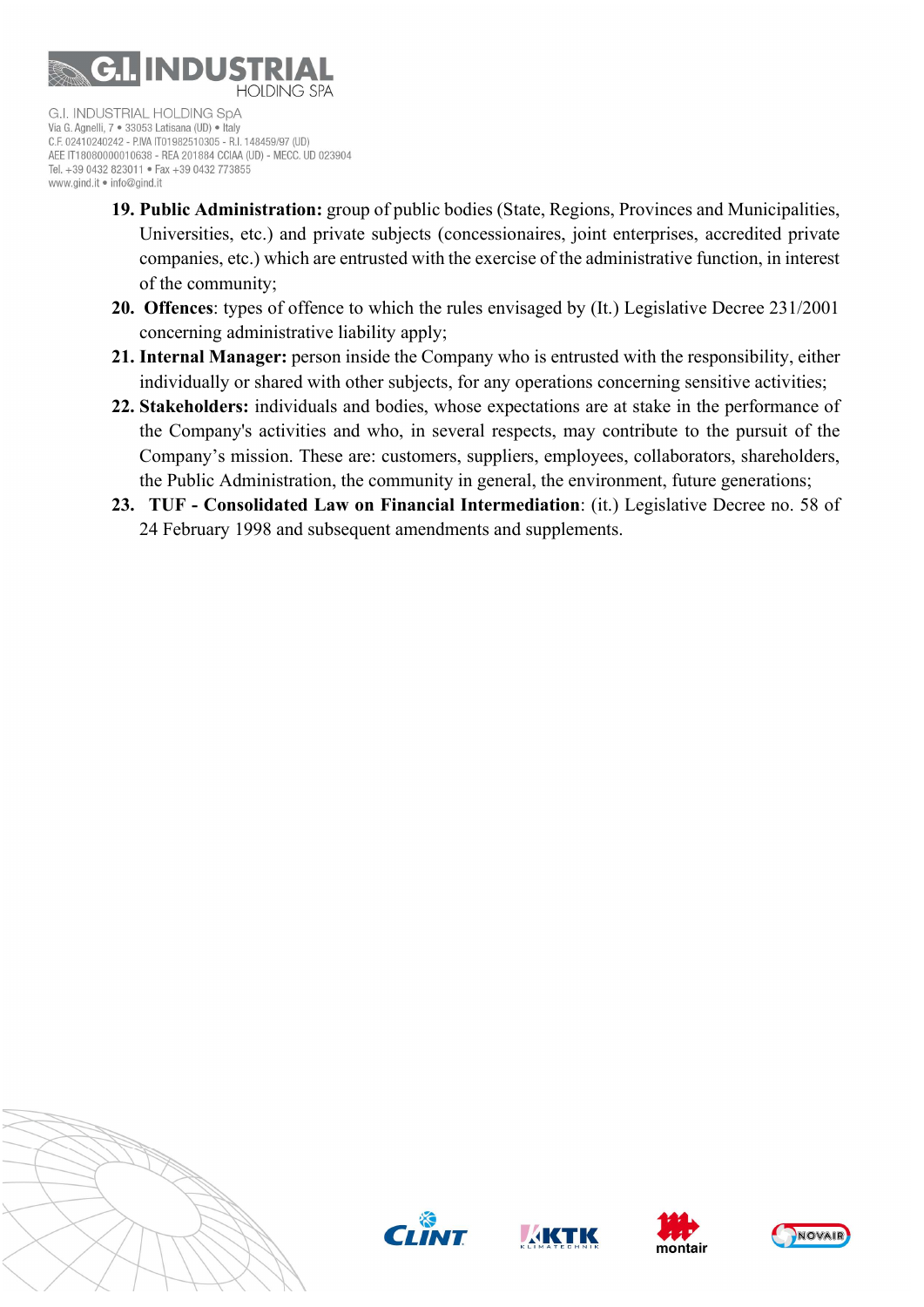

#### PART I

# GENERAL PRINCIPLES

#### Article 1

#### Nature of the Code of Ethics and its legal effectiveness.

- 1. This Code of Ethics is an act by the Company's Governing Body, whose main purpose is that of defining certain principles of conduct in business, duties and responsibilities of corporate officers and of all those who, even in the absence of subordination, act in the name and/or on behalf of the Company.
- 2. This Code of Ethics shall constitute an essential element of the Organisational Model envisaged by the provisions of (It.) Legislative Decree no. 231 of 8/6/2001, approved by the Board of Directors of Gind on 21 June 2021.
- 3. This Code of Ethics shall also constitute a set of disciplinary rules pursuant to and for the purposes of Article 7 of (It.) Law no. 300 of 20/5/1970 (Workers' Statute of Rights). Therefore, it shall be added to the disciplinary provisions contained in the current National Collective Labour Agreement, already fully applied within the company, and to other disciplinary provisions of a corporate nature in force at the head office or production unit level.
- 4. Finally, this Code of Ethics shall constitute a set of contractual rules that supplement the content of the relationship (mandate) binding the company to the Directors and to the Statutory Auditors, as defined by the current civil laws.
- 5. This Code of Ethics may only be amended by a subsequent act by the Company's Governing Body.
- 6. Attribution of any delegated functions to individual Directors pursuant to art. 2381 of the (It.) Civil Code shall be precluded in the moment of adoption, amendment or repeal of this Code of Ethics.

## Article 2

## Disclosure of the Code of Ethics.

- 1. The Code of Ethics is available on the Company's website (http://www.gind.it/) and on the company Intranet, and from there it may be freely downloaded in *pdf* format.
- 2. Furthermore, the Code of Ethics is posted in a place accessible to all, at the Company's registered office and at each production unit.
- 3. Any changes to the Code of Ethics introduced pursuant to article 1 above, paragraph 5, shall be subject to the same forms of disclosure envisaged by the article herein for the Code of Ethics.

# Article 3

# Implementation of the Code of Ethics.

# Supervisory body.

1. Audits on compliance with the Code of Ethics shall be entrusted to the Supervisory Body envisaged and created as part of the Organisational Model, when active; until such activation, the Chairman of the Board of Directors or the Director specifically delegated by the Board of







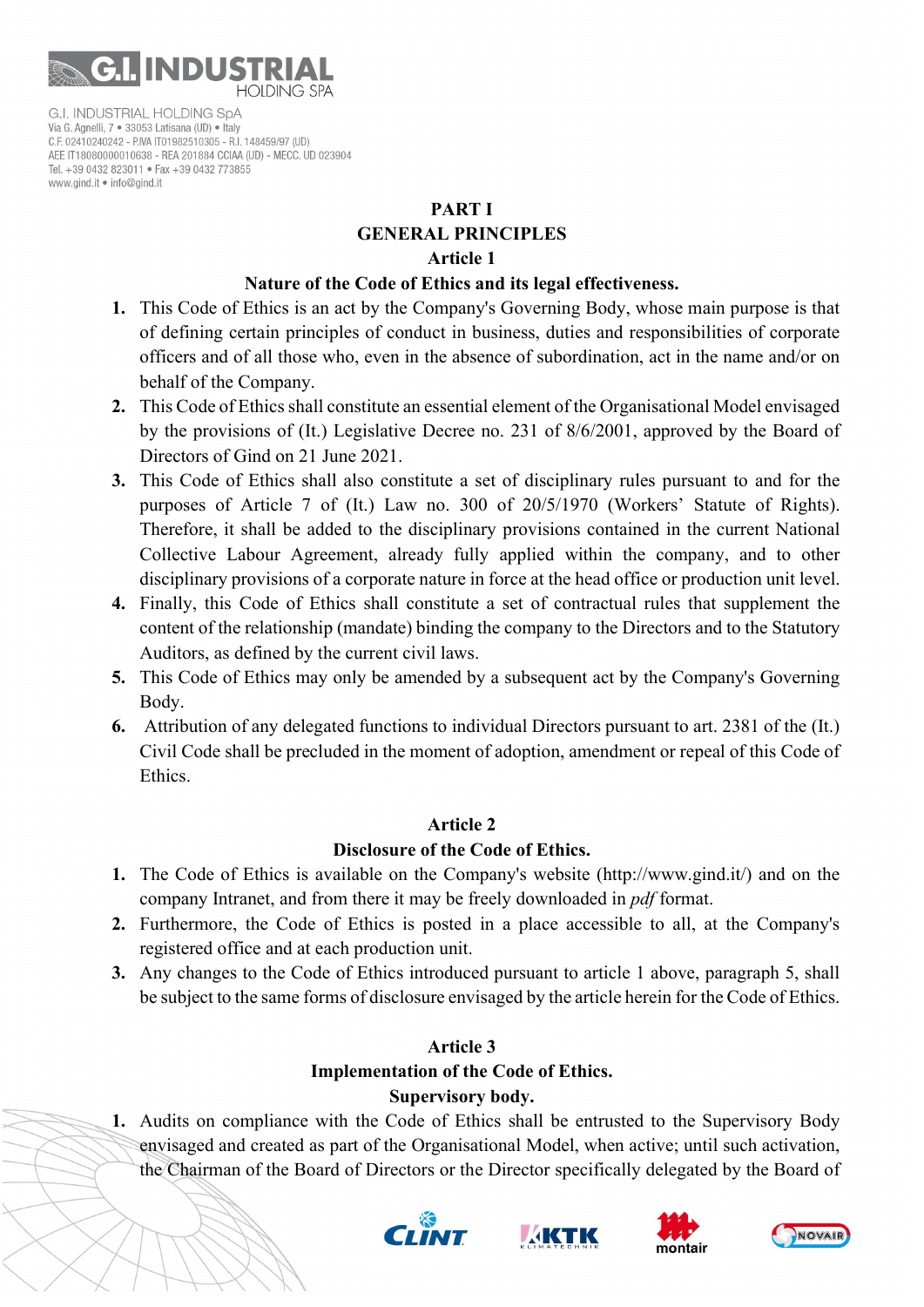

C.F. 02410240242 - P.IVA IT01982510305 - R.I. 148459/97 (UD) AEE IT18080000010638 - REA 201884 CCIAA (UD) - MECC, UD 023904 Tel. +39 0432 823011 · Fax +39 0432 773855 www.gind.it . info@gind.it

Directors shall be entrusted with the powers of implementation and audit.

- 2. Specifically, the Supervisory Body on its behalf the Chairman of the Board of Directors or the Director delegated to do so - shall provide:
	- (a) to ensure dissemination and knowledge of the Code of Ethics among all Company Representatives and, more generally, among all those who, although in the absence of staffing links or subordination with the Company, maintain stable relations with the Company itself such as, by way of example: Suppliers, Consultants, Partners;
	- (b) to periodically review the contents of the Code of Ethics, in order to submit any adjustments and improvements to the Governing Body;
	- (c) to provide activities supporting the interpretation of the Code of Ethics;
	- (d) to verify, control and assess any cases of violation of the Code of Ethics, and to notify the corporate functions responsible of the aforementioned violations for the application of any sanctions - including disciplinary measures - in compliance with current laws;
	- (e) to protect and assist anyone reporting any conduct not compliant with the Code of Ethics, to protect such subjects from any pressure, intimidation, retaliation and guarantee confidentiality in relation to their identity and any information disclosed by them, in accordance with what envisaged by the Model;
	- (f) to prepare an annual work plan and a plan of periodic reports concerning the state of implementation of the Code of Ethics and internal control activities and to accordingly report to the Governing Body.

## Article 4

## Subsidiaries and associated companies.

- 1. This Code of Ethics shall apply to any subsidiaries of the Company (if existing), subject to the formal adoption resolution by the respective Governing Bodies.
- 2. In these companies, the functions of the Supervisory Body are decommitted by subjects identified according to the provisions contained in the Model.
- 3. The Company shall do everything in its power to ensure that this Code of Ethics applies to associated companies as well; failing that, the Company shall do its best to ensure that these companies adopt Codes of Conduct with a content that is as similar as possible to that of this Code of Ethics and, in any case, a content that is suitable for clearly expressing the basic ethical references of the corporate policy.
- 4. As far as its relations with subsidiaries and associates are concerned, the Company shall ensure transparency of any transaction in compliance - among other things - with legislation concerning anti-money laundering.







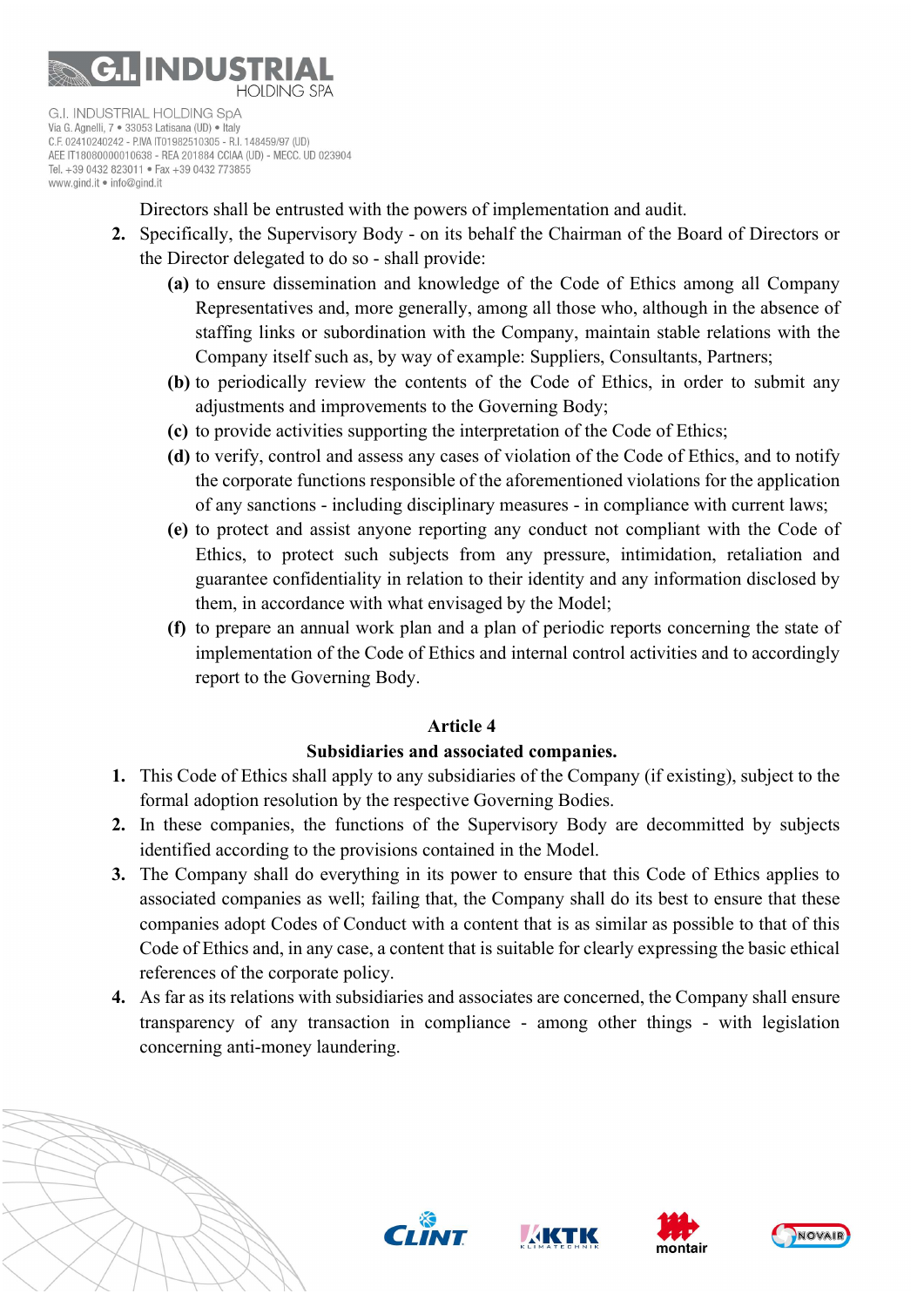

# PART II CONDUCT OF BUSINESS Article 5

# Principle of legality.

1. Any legal act and any material activity performed in the name and/or on behalf of the Company must be lawful under current laws and must be inspired by the corporate interest, the principles of transparency, effectiveness, efficiency and good faith.

## Article 6

# Conflict of interest.

- 1. Any decision taken on behalf of the Company must aim solely at the protection of its interests.
- 2. Anyone who finds his/herself in a situation in which there is a conflict, although only potential, between a Company's interest and his/her own interest (of any kind: patrimonial, family, personal, etc.), in such a way that satisfying the Company's interest would not be possible unless by sacrificing the subject's interest and vice versa, is in any case required to refrain from taking any decision or from implementing the act, and to promptly inform his/her immediate superior. The latter must notify the Supervisory Body - as appointed - or the Chairman of the Board of Directors or the Chief Executive Officer of any actions taken in order to ensure prevention of the conflict or its total neutralisation, including any substitute intervention.
- 3. Regardless of the imminence of a decision or of the implementation of an act, anyone who is in a position of conflict of interest against the Company, even potential, has the obligation to inform its immediate superior for any measures required by the circumstance.
- 4. There is a potential conflict of interest whenever the person holds working, financial, commercial, professional, family or friendship relationships with subjects who hold relations with the Company, in case the person is endowed with decision-making, evaluation and/or control powers over the aforementioned relationships.
- 5. Even the competing interest shall be considered, for the purposes of this Code of Ethics, as a potentially conflicting interest and shall be treated the same way.

## Article 7

## Confidential information. Confidentiality obligation.

- 1. The Company deems the protection of corporate information and technical industrial experiences, including commercial, financial, equity and banking *(confidential information)* as a primary asset, although not protected by specific legal rights or by a specific legal prohibition of disclosure.
- 2. Employees and other recipients of this Code of Ethics are required not to disclose to third parties any confidential information that has been learnt, although occasionally, in the execution of their duties or functions. This shall be an absolute prohibition and shall not require confidential information to be previously formally qualified as such (or as confidential, private or similar)







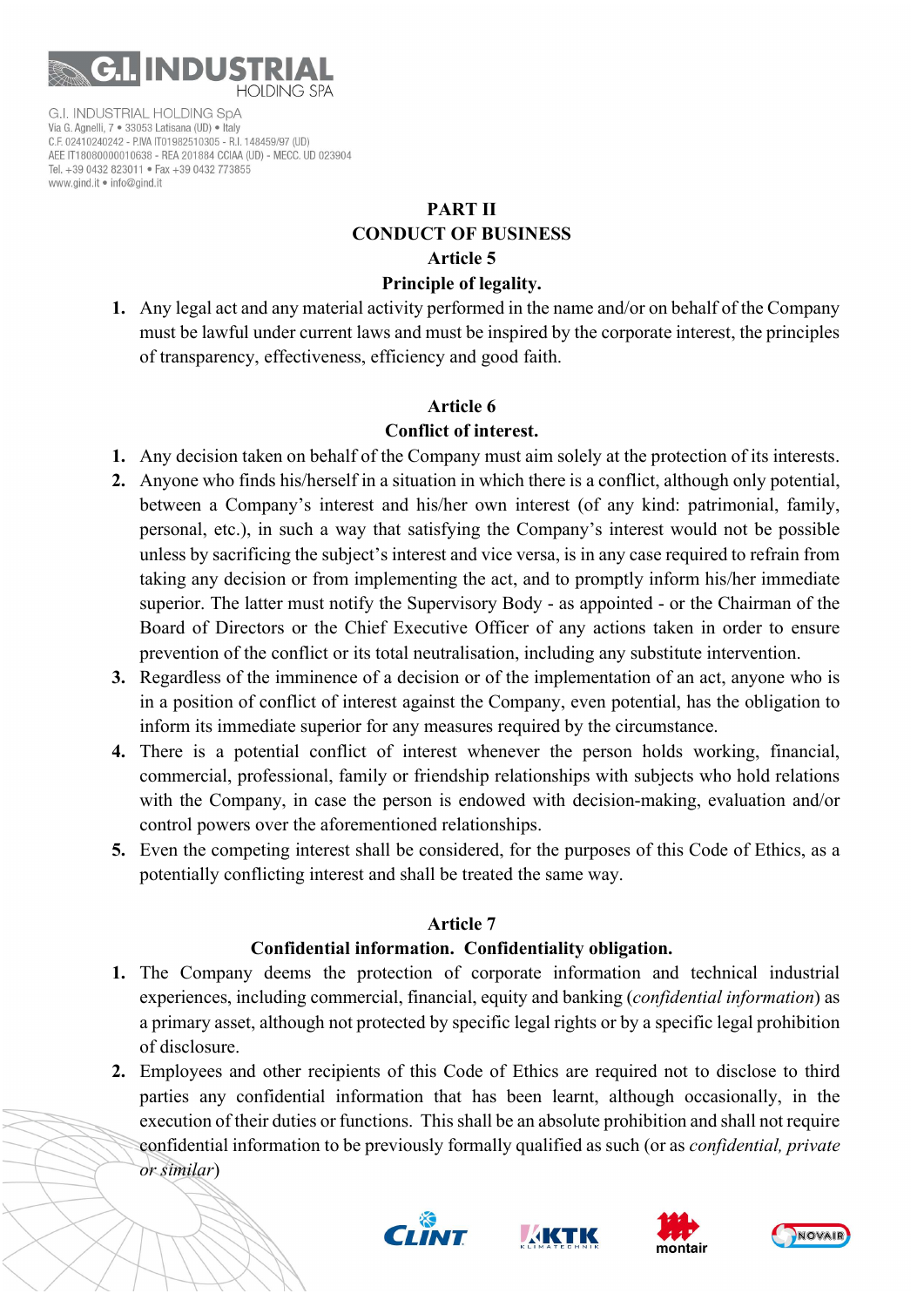

AEE IT18080000010638 - REA 201884 CCIAA (UD) - MECC, UD 023904 Tel. +39 0432 823011 · Fax +39 0432 773855 www.gind.it . info@gind.it

- 3. The prohibition referred to in paragraph 2 above shall not apply to information that has already become public by the Company's free choice; the prohibition shall not be valid in other cases in which the disclosure constitutes an act required by law.
- 4. Under no circumstances should employees and other recipients of this Code of Ethics use, for their own profit or for the profit of third parties, any secret information acquired or known, even occasionally, in the execution of their own duties or functions.
- 5. In general, the Company guarantees that any information of third parties or received from third parties shall be processed according to the provisions envisaged by current laws on the processing of personal data; however, the Company refrains from seeking and processing confidential data, except for the case of prior and informed consent of the data subject, issued according to the proper manners required by law.

# Article 8 Corruption. Illegal Payments. Gifts. Anti-money laundering.

- 1. Without prejudice to what is specifically established with regards to relations with the Public Administration, relations within the Company and with third parties shall be based on integrity, correctness and transparency.
- 2. Payments to third parties aimed at soliciting the fulfilment or omission of discretionary or due acts are prohibited; likewise, the perception of any gain or advantage, or even the mere solicitation of such gain or advantage, for the fulfilment or omission of discretionary or due acts is prohibited.
- 3. The offer of commercial business gifts, free gifts or other benefits is prohibited whenever it may constitute a violation of the law or, in any case, whenever it goes beyond the limits of mere courtesy or of social or commercial use.
- 4. Accepting gifts, even indirectly (through family or friends), when such acceptance could in any way compromise the accepting party's independence or integrity is strictly forbidden.
- 5. Directors, general managers (if any), executives and/or, in any case, subjects in charge of preparing the corporate accounting documents, statutory auditors and liquidators who, after granting or promising money or other benefits, for themselves or for others, should perform or omit acts in violation of the obligations related to their office or of the obligations of loyalty, thus causing harm to the company, will be prosecuted pursuant to the law.
- 6. Employees must never be involved in activities involving the laundering of money deriving from criminal or otherwise unlawful activities, in strict compliance with the provisions envisaged on anti-money laundering.

# Article 9

# Principle of free competition.

1. The Company's business is based on the quality of its products, on the relational capacity with customers and on the ability, dedication, commitment and professionalism of its employees







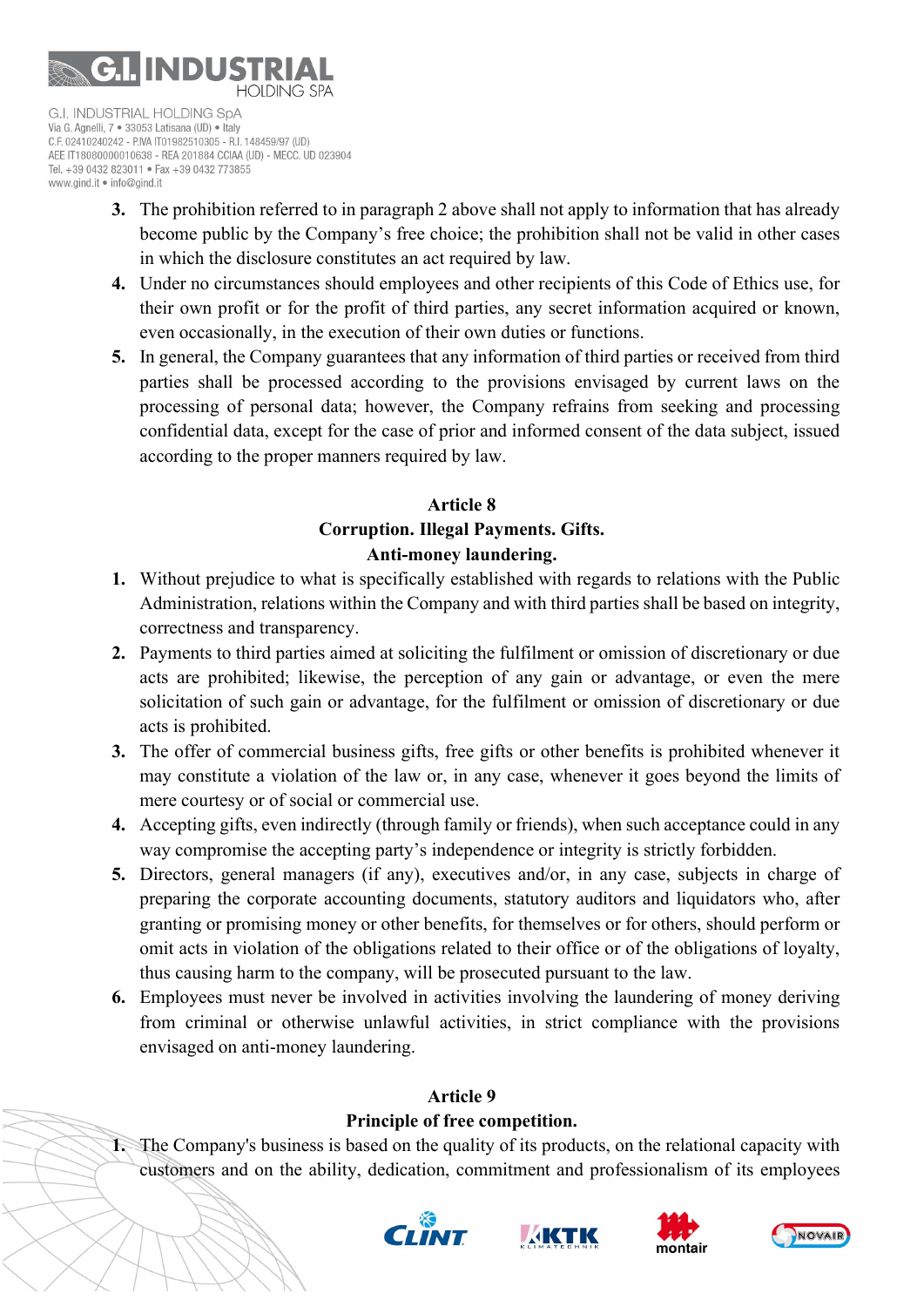

AEE IT18080000010638 - REA 201884 CCIAA (UD) - MECC, UD 023904 Tel. +39 0432 823011 · Fax +39 0432 773855 www.gind.it . info@gind.it

#### and consultants.

- 2. The Company recognises free and fair competition between companies as a fundamental market value, being it an incentive to improve products and to refine its Employees' and consultants' qualities.
- 3. All practices however defined aimed at limiting free competition or favouring the abuse of dominant positions to the detriment of third parties are prohibited.
- 4. All behaviours that may qualify as unfair competition, and all conducts active or omissive through which third-party property rights are prejudiced, are prohibited.
- 5. Therefore, the Company shall refrain from any kind of agreement, either open or secret, tending to alter free market conditions, to create or favour the acquisition or consolidation of dominant positions or concentrations, to prevent, restrict or distort the game of competition, to affect the fixing of purchase or sale prices, to prevent production, the market outlet, investments and the development of free trade.

#### Article 10

#### Customer Protection.

- 1. The Company pursues the aim of favouring through the creation, production and marketing of its products - the consolidation of its own customers in the Market, through the execution of goods and the provision of services of high quality and added value.
- 2. The Company harmonises its own activities with the legislation in force, specifically with regards to internal and international disciplines particularly dedicated to the production and marketing of air handling machines.
- 3. The Company shall adopt policies that are suitable for:
	- (a) protecting the health of the Customer or the End User of the product, by continuously improving safety and quality of the marketed products;
	- (b) providing complete, technical and truthful information about the marketed products;
	- (c) providing assistance and guarantee services according to high standards of quality and efficiency;
	- (d) monitoring the use of products and supervising in strict compliance with the legal provisions in force - the obligations related to the occurrence of accidents or dangers, such as by way of example: information, notifications and withdrawals from the market.









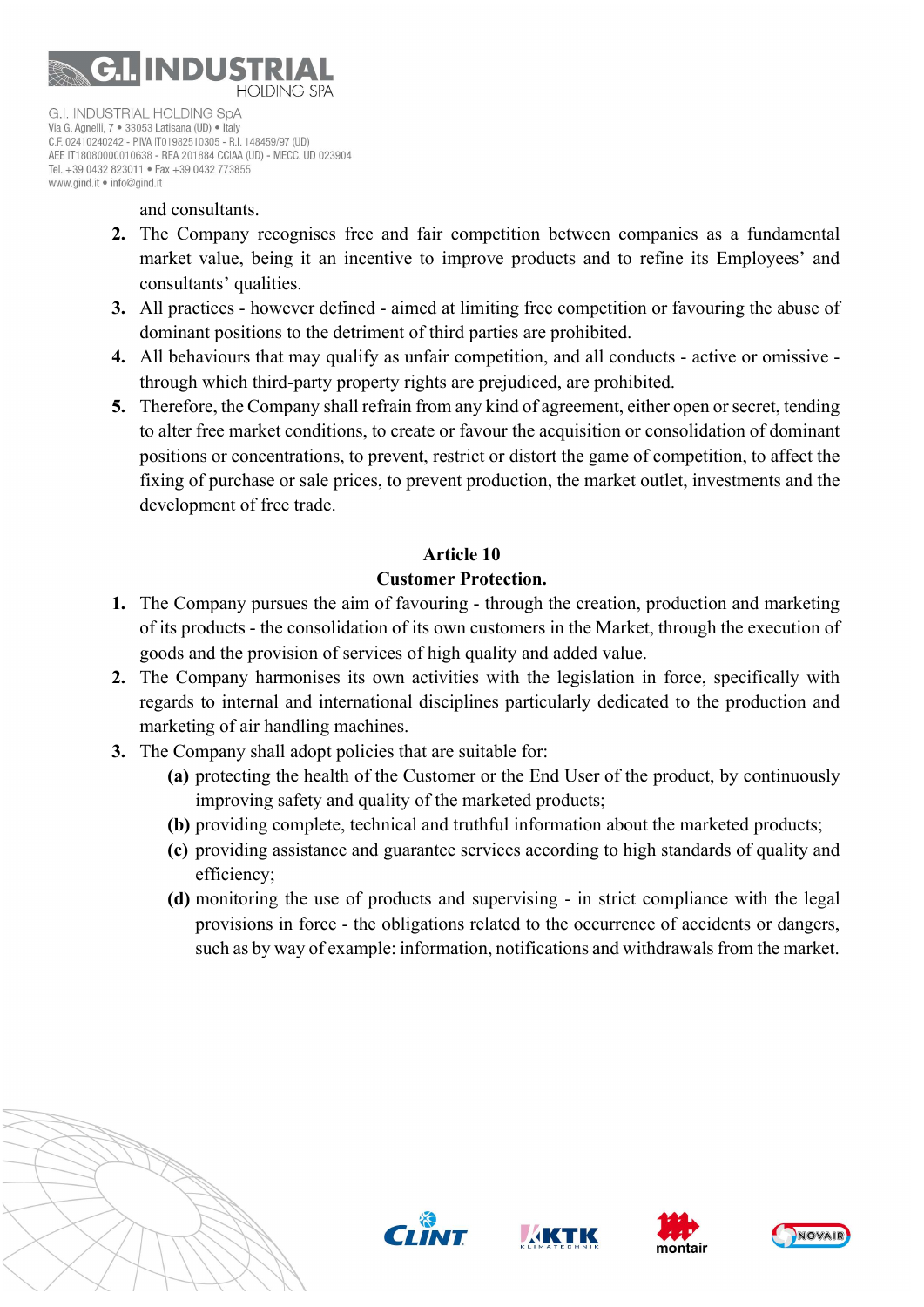

- 4. The Company shall cover the risk arising from the use of its products by entering into adequate coverage against civil liability and shall make every effort in order to ensure that the Customer who suffered any damages from products, established and attributable, is promptly compensated.
- 5. As far as relations with customers are concerned, the Company bases its own business on the full satisfaction of the Customers thus ensuring correctness and clarity and a faithful and diligent fulfilment of the agreement.









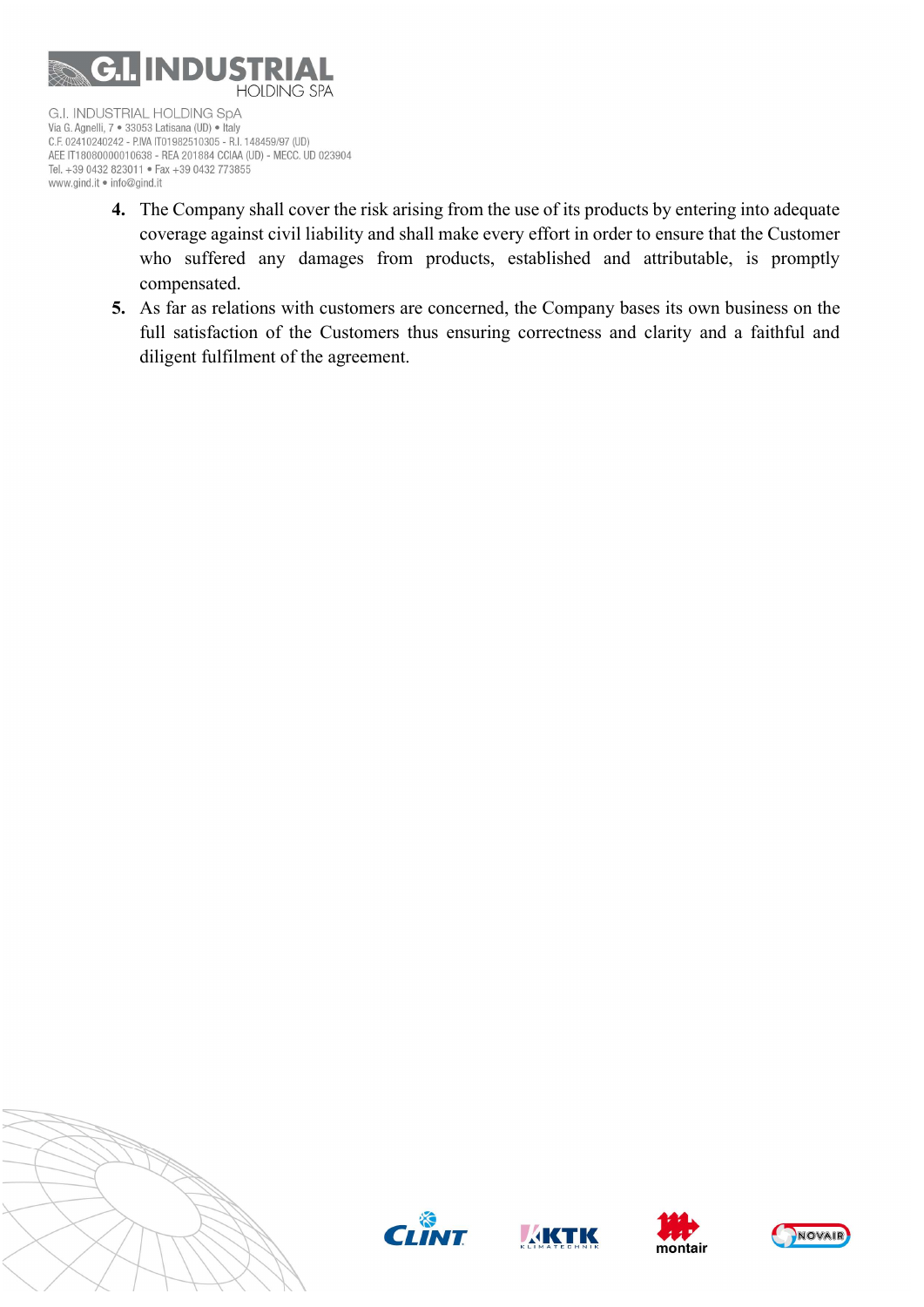

# PART III CONDUCT WITH EMPLOYEES

#### Article 11

# The Company and the Employees.

- 1. The Company is aware that its Employees, as a whole and individually, are its most important resource and pursues the aim of promoting, through its own organisation, their professional, economic and social growth, by adequately rewarding their merits and by taking utmost account of their needs.
- 2. The Employees of the Company are aware that work commitment, taken individually and within their team or department, is an essential factor for the commercial success of the Company, for the maintenance of an adequate level of competitiveness, for Customer's satisfaction and for the creation of value for Shareholders.

# Article 12

# Development of resources.

1. The Company uses and promotes its Employees' professionalism in the best possible way and fosters their growth, even through active job-rotation policies, support for more experienced Employees preparation of training and information tools.

## Article 13

## Employees in positions of responsibility.

- 1. Employees entrusted with the responsibility of leading work teams, departments, divisions, operating units, subsidiaries (Employees with managerial functions), shall represent the Company, as a whole of values and purposes, in front of any Employees subject to them.
- 2. Employees with managerial functions shall always demand and expect from themselves more than from any of their subordinates and shall inspire the conduct of the latter, especially of those Employees whose work they are responsible for.
- 3. They shall monitor and ensure strict and constant compliance with the provisions envisaged by this Code of Ethics and shall ensure, at all times, that an atmosphere of active and serene collaboration may be established and maintained at the workplace.

# Article 14

# Employees with administrative functions.

1. Employees who are entrusted with functions of an administrative or financial nature, including those of accounting and legal control, are required to:







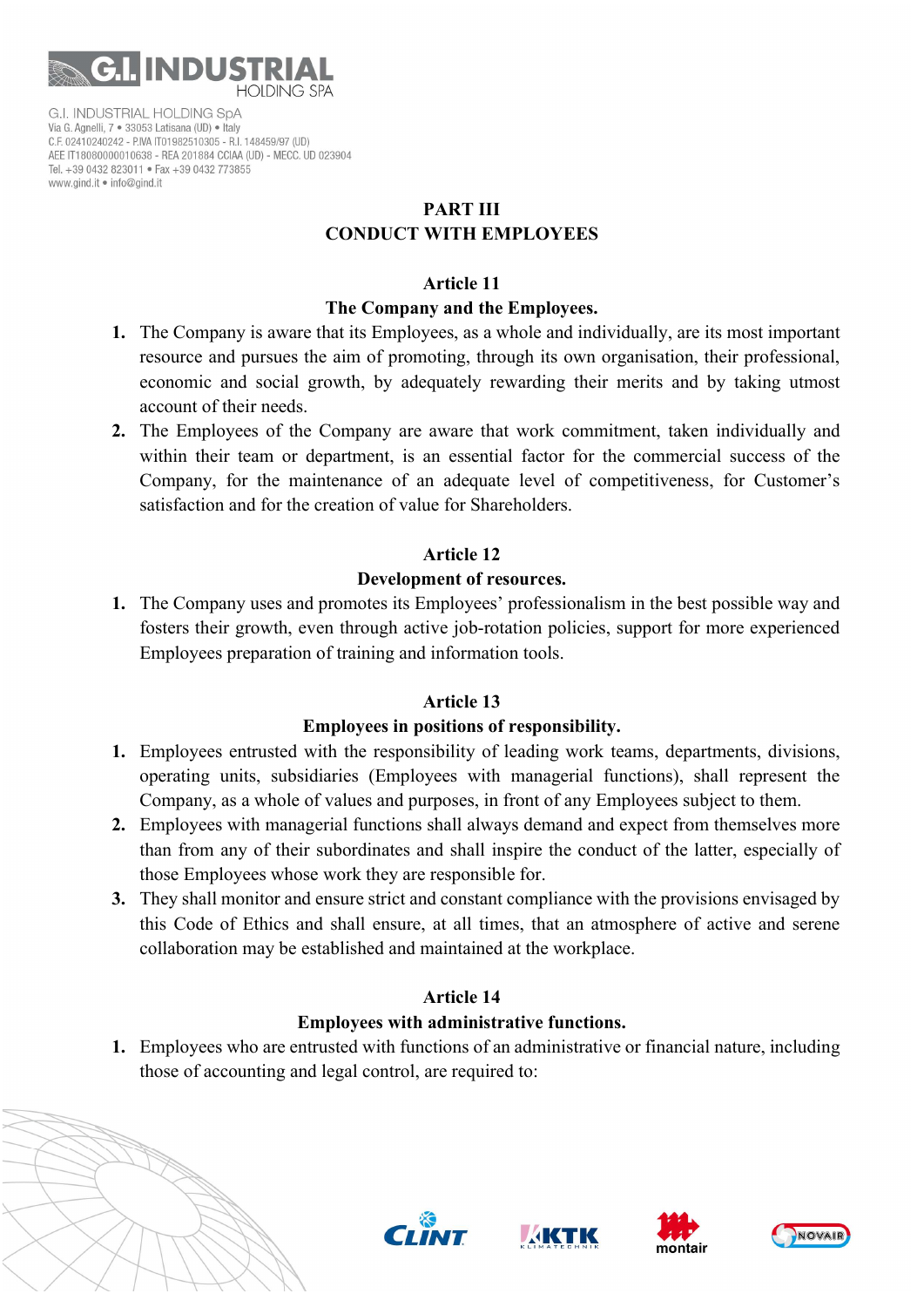

C.F. 02410240242 - P.IVA IT01982510305 - R.I. 148459/97 (UD) AEE IT18080000010638 - REA 201884 CCIAA (UD) - MECC, UD 023904 Tel. +39 0432 823011 · Fax +39 0432 773855 www.gind.it . info@gind.it

- (a) strictly comply with the civil, fiscal and accounting rules, the provisions, orders and disciplines, including technical ones, governing the sectors of activity in which they operate;
- (b) act in such a way as to ensure prompt, clear, accurate, complete and comprehensible information to the Company, its Bodies and their members with regards to all documents, of various kinds, which must be submitted or filed with Public Authorities and to all documents that may be preparatory and complementary to the aforementioned ones;
- (c) use the Company's capital resources with correctness, transparency, caution;
- (d) communicate to third parties in strict compliance with the confidentiality and privacy obligations already envisaged by article 7 above, thus applying, taking great care, the principle of compliance of the communication and its contents with its purposes and complying, in any case, with the principles of measurement, caution, impersonality;
- (e) report to the Supervisory Body or in case it was not appointed to the Chairman of the Board of Directors or to the Chief Executive Officer, with no delay, any violations of this Code of Ethics, as soon as they come to know any evidence or serious indication.

# Article 15

# Compliance with the Code of Ethics.

- 1. All Employees are required to strictly comply with this Code of Ethics and to be fully aware of its disciplinary nature as well.
- 2. Therefore, they are required to:
	- (a) be fully aware of the content of the Code of Ethics, with specific regard to the most relevant parts, having considered the assignment duties;
	- (b) promote, within their work environment, the knowledge and application of the Code of Ethics among their colleagues;
	- (c) promptly report any violations of the Code of Ethics to the Supervisory Body or, if not appointed, to the Chairman of the Board of Directors or to the Chief Executive Officer, whenever such subjects are not notified by the employees' immediate superior;
	- (d) consult the Supervisory Body or, if not appointed, the Chairman of the Board of Directors or the Chief Executive Officer in order to remove any interpretative doubts on individual parts or clauses of the Code of Ethics;
	- (e) actively cooperate in any investigations concerning alleged violations of the Code of Ethics, in compliance with the strictest confidentiality on the issues affected by such investigations.









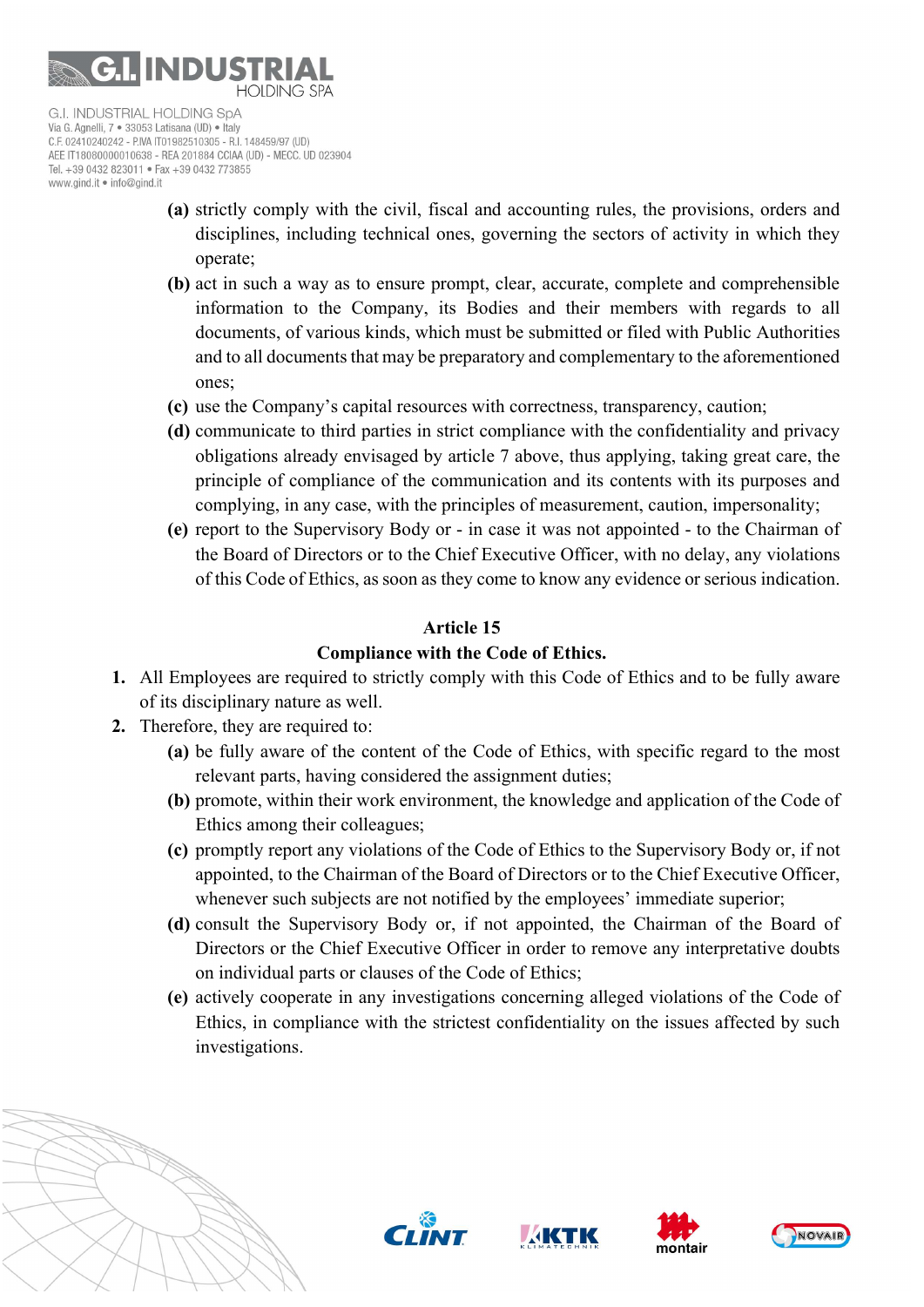

# Article 16 Principle of equal opportunities.

- 1. The Company pursues the principle of equality and equal treatment and opportunity between Employees as its primary value, with no discrimination based on sex, race, language, religious beliefs, political or trade union opinions, personal or social conditions, and combines this principle with that of individual abilities, aptitudes, inclinations and merits.
- 2. Employees with managerial functions must ensure, within the scope of their responsibilities, that for everything concerning recruitment, training, remuneration, incentives, professional and growth opportunities, equal situations correspond to equal treatments, different situations correspond to different treatments.
- 3. Likewise, Employees with managerial functions must ensure that in full compliance with the principle referred to in paragraph 1 above - the Company adequately rewards individual commitment, contribution, result and merit, even through differentiated regulatory and/or economic treatments.

# Article 17

# Protection of health, safety, serenity at the workplace.

- 1. The Company pursues protection of health, safety and serenity in the workplace as its primary value and as a prerequisite for achieving any objectives referred to in article 11 above; therefore its action are compliant with the current regulations on the subject, with specific regard to training and prevention, which are aspects that each Employee is required to take care of with the utmost attention and diligence and to the extent of its own competence.
- 2. It is forbidden to carry out any conduct detrimental to the dignity, serenity or physical and mental integrity of the individual inside the company.
- 3. It is also forbidden to carry out any conduct that, although not identifiable as physical violence hypothetically, gives rise to oppression, harassment, psychological abuse, marginalisation, demotion and results in damaging the personal or professional dignity of the person who is victim of such conduct or in endangering its state of health. This conduct - whether carried out by colleagues or superiors - will be promptly prosecuted in disciplinary, criminal and civil proceedings.

# Article 18 Behaviour of Employees.

1. All Employees are required to work in a state of full power of judgement; the use of any alcohol or drugs is prohibited, both on and off duty when any related effects become manifest while they are in service; any occurrence of this kind of situation leads to the immediate removal of the subject in question and to the application of disciplinary sanctions, without prejudice to the other remedies envisaged by law.







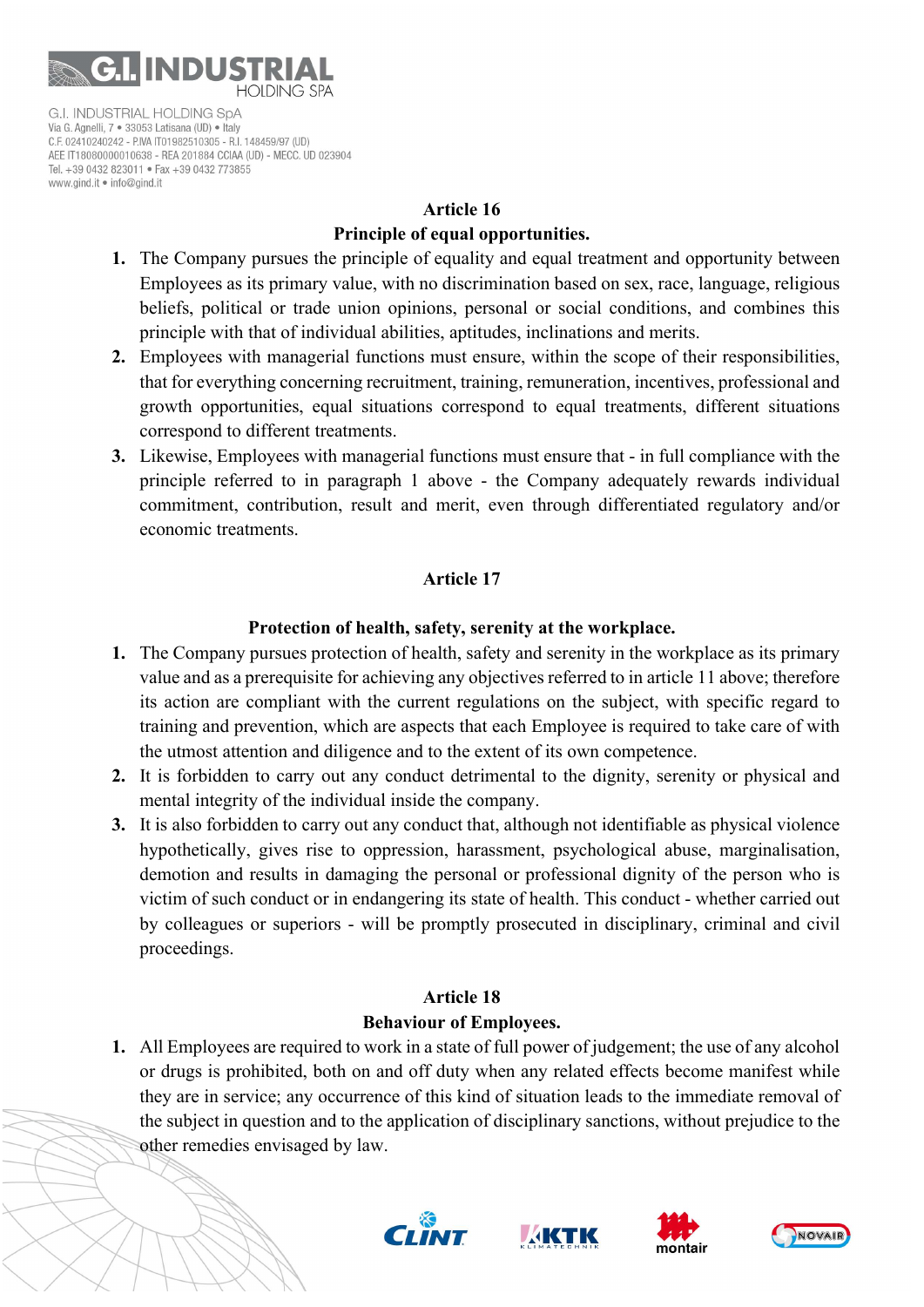

C.F. 02410240242 - P.IVA IT01982510305 - R.I. 148459/97 (UD) AEE IT18080000010638 - REA 201884 CCIAA (UD) - MECC. UD 023904 Tel. +39 0432 823011 · Fax +39 0432 773855 www.gind.it . info@gind.it

- 2. All Employees are required to comply with current provisions concerning the prohibition of smoking; smokers must use exclusively the spaces dedicated to them, in compliance with the envisaged limits and times.
- 3. All Employees are required to use, safeguard and protect any corporate assets entrusted to them - although temporarily - using ordinary care and due diligence and to promptly report any deficiencies, defects, non-conformities.
- 4. All Employees must perform their work with the utmost diligence, with commitment and active participation, in prompt and loyal compliance with any instructions received and in compliance with this Code of Ethics.









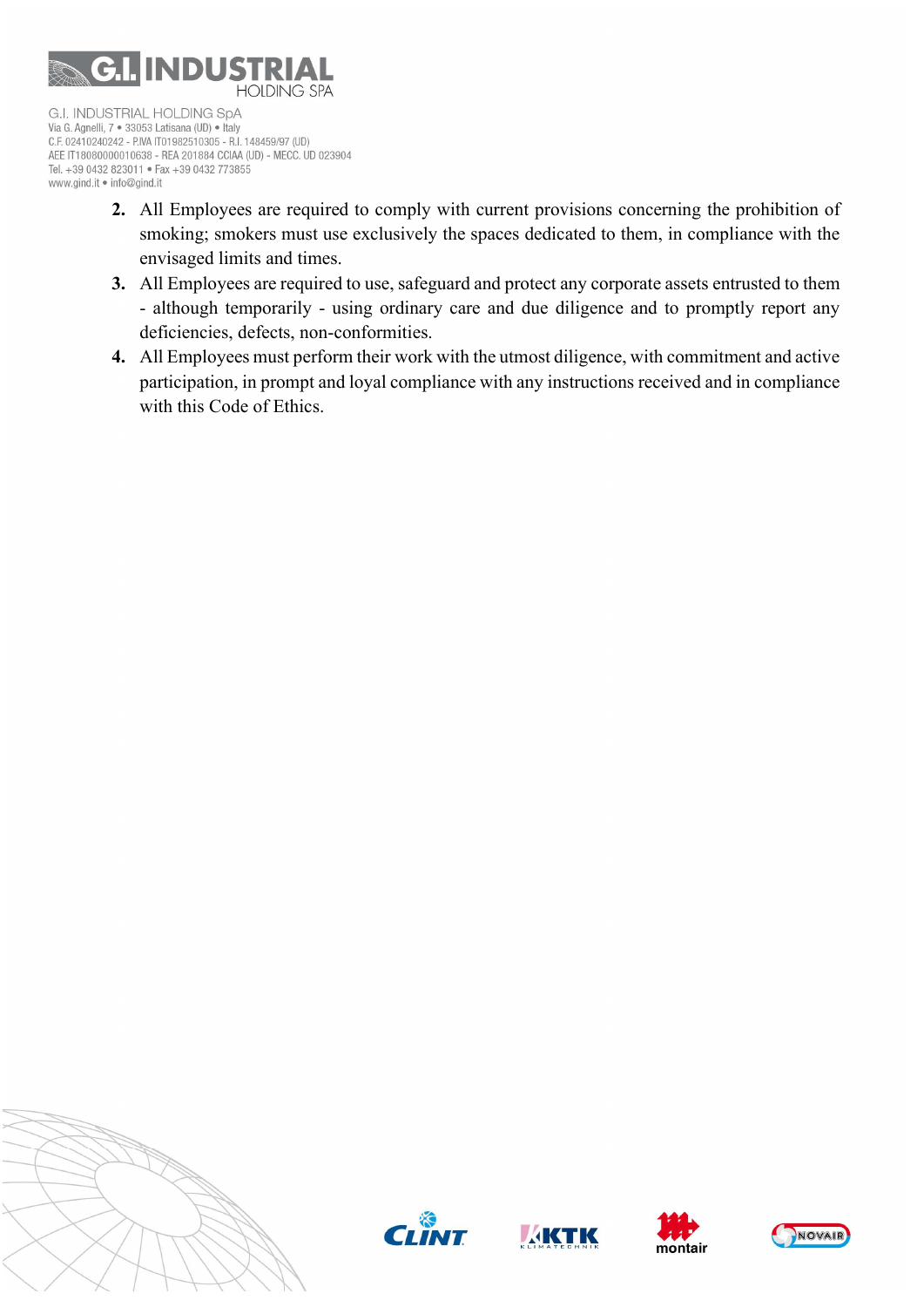

# PART IV EXTERNAL RELATIONS

# Article 19

# Relations with Suppliers.

- 1. The company deems the system of its suppliers as an essential element for the purposes of maintaining and improving its own level of competitiveness and of satisfying the needs of the market.
- 2. The selection of Suppliers shall take place exclusively based on parameters relating to the offer capacity (costs, type of product or service, quality, innovation, capacity to make proposals).
- 3. National Suppliers shall be formally required to share the content of this Code of Ethic and to undertake - within the scope of their responsibility - to comply with it.
- 4. Foreign Suppliers shall be formally required to comply with the provisions contained in the current Conventions promoted by the International Labour Organisation to which the country where they have their registered office or production unit has joined and, in any case, to comply with the provisions contained in the Conventions specifically referred to in the Model.
- 5. Suppliers shall be banned in case it is ascertained or there is reason to believe that they operate in violation of the Conventions referred to in paragraph 4 above and, in any case, in violation of fundamental human rights, rights of minors or prisoners, of the provisions on compulsory schooling and assistance to the family, the working mother, elderly or disadvantaged workers. The Company shall not collaborate with Suppliers having their registered office and/or in any case a unit/facility in countries included in the so-called black list issued by the Italian Authorities, and/or subject to embargo and/or similar measures by the Italian Authority, even taking into consideration the place of origin of the products.
- 6. As far as relations with Suppliers are concerned, the Company is inspired by principles of legality, loyalty and efficiency and enters into relationships that are highly professional and based on mutual collaboration. For this purpose, the Company shall ensure:
	- (a) compliance with the relevant laws and regulations;
	- (b) selection of suppliers and assess their offers on the basis of qualitative and economic performance criteria, technical-professional suitability, respect for the environment and significant social commitment, in accordance with the rules envisaged by specific regulations and procedures;
	- (c) verify, as far as Suppliers are concerned, any information available in order to ascertain their moral integrity and compliance with legality in carrying out their own business; such verification, moreover, must lead to the exclusion of any supplier who is suspected of belonging and/or even just being close to, collaborating or facilitating criminal organisations;
	- (d) conduct commercial transactions according to transparency and fairness, thus ensuring: strict compliance with the minimum requirements set and required for the selection of the subjects offering those goods and/or services that the company is







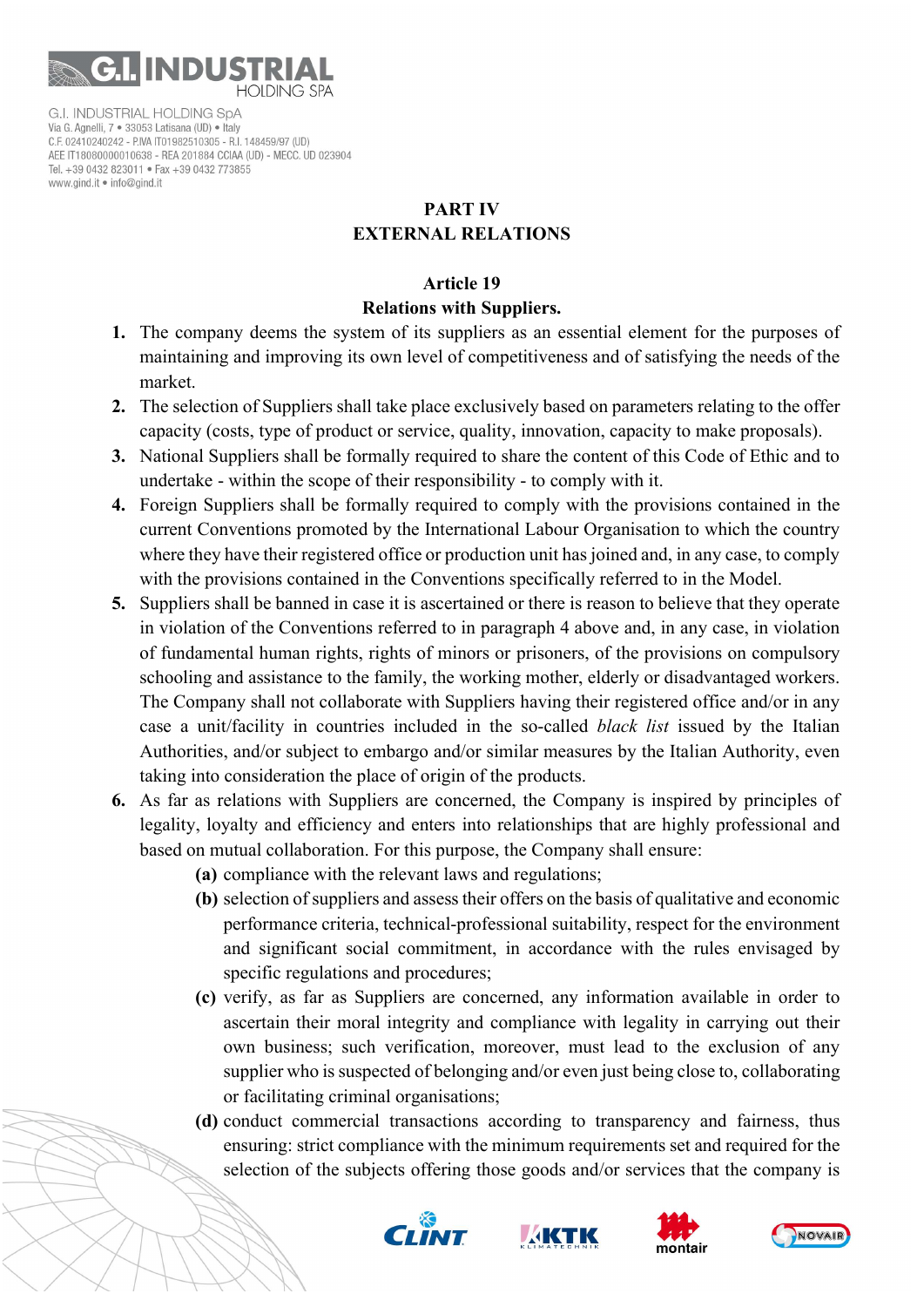

willing to purchase;

- (e) solicit the collaboration of Suppliers in constantly ensuring the satisfaction of the Company's needs in terms of quality and delivery times, in compliance with the freely agreed rules;
- (f) maintain a frank and open dialogue with suppliers, in line with good business practices.

## Article 20

#### Relations with Customers.

- 1. The Company pursues the aim of satisfying customers' expectations and, therefore, requires its Employees to comply with the provisions below:
	- (a) maintenance of relationships based on prompt collaboration, honesty, transparency, professional fairness;
	- (b) business-as-usual compliance with the principle of equal treatment in the presence of equal situations;
	- (c) constant offering of a proper level of safety, assistance, quality and added value.
- 2. In selecting Customers, the Company and its Employees shall verify any information available in order to ascertain their moral integrity and compliance with legality in carrying out their own business; such verification, moreover, must lead to the exclusion of any customer who is suspected of belonging and/or even just being close to, collaborating or facilitating criminal organisations.
- 3. The Company shall not collaborate with customers having their registered office and/or in any case a unit/facility in countries included in the so-called black list issued by the Italian Authorities, and/or subject to embargo and/or similar measures by the Italian Authority, even taking into consideration the place of destination of the products.

# Article 21

## Relations with the Market. Relations with the Media.

- 1. Relations (communications, reports, speeches, publications, etc.) with the Market are entrusted exclusively to those subjects specifically delegated to do so.
- 2. These relationships are based on the principle of strict compliance with the provisions issued by the Governing Body and must, in any case, be guided by promptness, uniformity, accuracy, clarity, truthfulness.
- 3. Relations with media are entrusted exclusively to those specifically delegated to do so and must be set to respect the interlocutor's informative function and the recipients' right to information, without prejudice to compliance with the provisions envisaged by article 7 above.







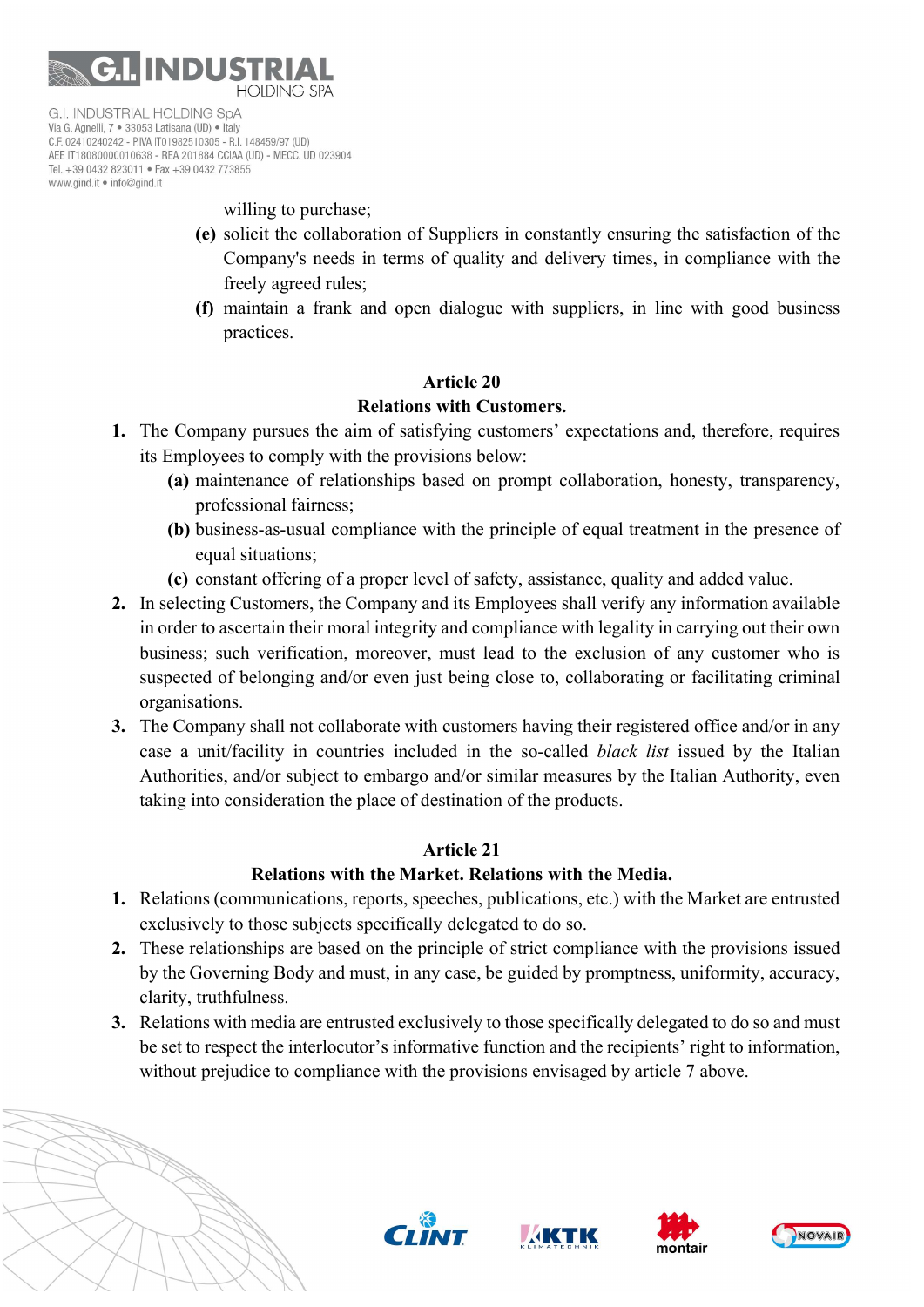

#### Article 22

#### Relations with traders' associations, trade unions and political parties.

- 1. The Company in no way contributes to the financing of political and trade union parties, movements, committees and organisations, representing workers or their representatives or candidates, in relation to which a situation of conflict of interest may arise.
- 2. The Company refrains from engaging in conduct aimed at exercising direct or indirect pressure on politicians or representatives of trade union organisations.

# Article 23

## Contents of the website.

- 1. In the creation, management and implementation of its website, the Company complies with the provisions of the law of a general or special nature and, in any case, with the technical standards and good practices, although not having legal effect, periodically developed in the community of advertising and media activity, specifically including any rules contained in the Codice di Autodisciplina della Comunicazione Commerciale (Self-Regulatory Code of Commercial Communication) adopted and periodically updated by the Istituto dell'Autodisciplina Pubblicitaria (Self-Regulatory Institute of Advertising), including the following:
	- (a) any communication relating to products must not lead to believe that such products' features, properties and functions are any different from those they actually have;
	- (b) information shall be provided as clearly as possible and an address at which users may request for any further details or support shall be indicated.









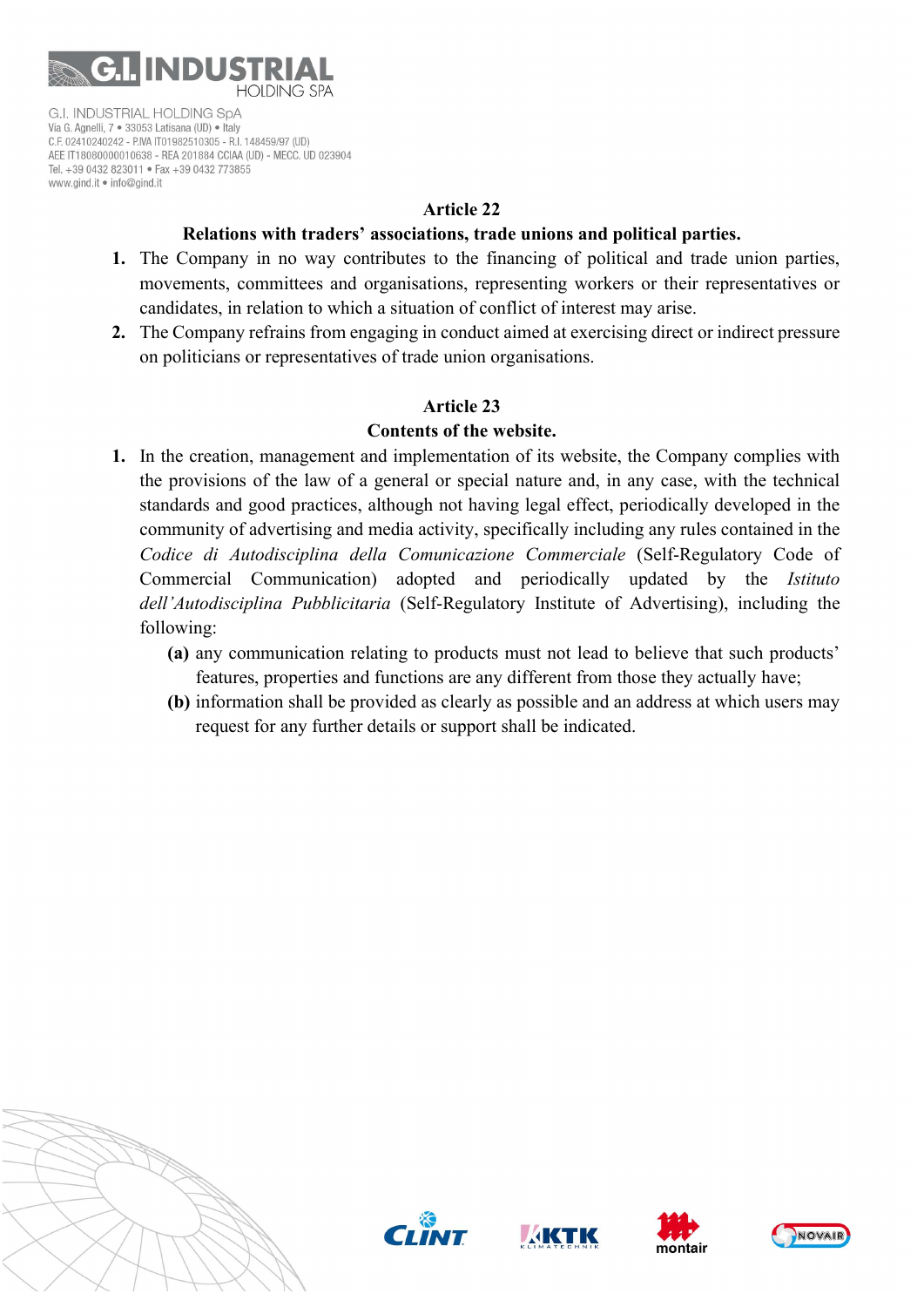

#### PART V

# RELATIONS WITH THE PUBLIC ADMINISTRATION

#### Article 24

## Relations with the Public Administration.

- 1. In relations with the Public Administration, specific behaviours falling within normal business practice may be considered unacceptable, whenever they do not constitute a violation of the law.
- 2. Therefore, in order to prevent such behaviours, it shall be specified that Employees and Consultants of the Company are prohibited from:
	- (a) offering money or free gifts to executives, officials or employees of the Public Administration or to their relatives, either Italian or from other countries;
	- (b) offering any object, service or preferential performance in order to obtain more preferential treatment with regards to any relation held with the Public Administration;
	- (c) improperly influencing a competitive procedure in any way or otherwise influence public officials or public employees in their exercise of administrative discretion or negotiating autonomy to which they are entitled by law or according to law;
	- (d) proposing employment and/or business opportunities that may benefit employees of the Public Administration on a personal basis;
	- (e) offering or in any way providing free gifts;
	- (f) soliciting or obtaining confidential information that may compromise the integrity or reputation of both parties or that, in any case, may affect the transparency of a procedure, the level playing field between competitors or may prejudice the prestige of the Public Administration;
	- (g) hiring as employees of the Company any former employees of the Public Administration (or their relatives) who have personally and actively taken part in business negotiations with the Company or, in any case, have participated in endorsing any requests that the Company addressed to the Public Administration.

# Article 25

# Public funds.

- 1. Should the Company request public funds from the European Union, the State or other Public Administration, the same company is required to strictly comply with the provisions of the law concerning the process of obtaining it and the subsequent intended purpose.
- 2. Therefore, Employees and Consultants of the Company are prohibited from:
	- (a) using the received funds to encourage initiatives aimed at performing works or carrying out activities with purposes different from those for which such funds were obtained;







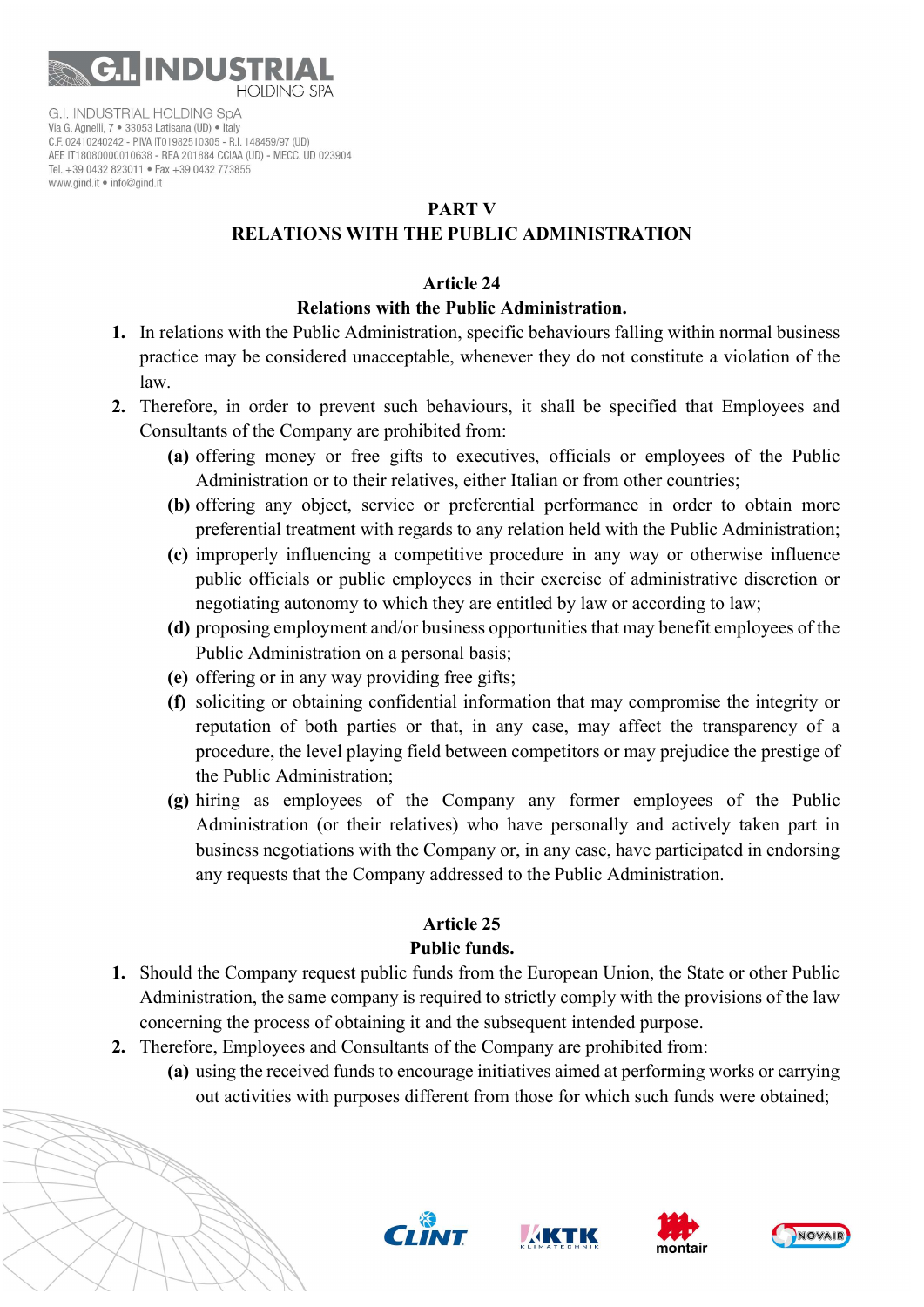

- (b) using or submitting declarations or documents that are false or attesting false things or omitting any information due in order to unduly obtain the funds;
- (c) promising or giving to a Public Official, for itself or for a third party, an undue remuneration, in money or other benefits, in exchange for an office act necessary to obtain the funds;
- (d) promising or giving to a Public Official, for itself or for a third party, a sum of money or other benefit in order to incite it to omit or delay an office act or to perform an act contrary to official duties in order to facilitate the obtaining of the funds;
- (e) misleading the European Union, the State or other Public Administration, by means of artifices or deceptions, in order to obtain the funds.
- 3. Employees and Consultants entrusted with the activities in which funds are involved must base their own work on principles of strict fairness and transparency and, as for relations with the Company and its bodies and with the Public Administration, comply with a proper level of information and take care of the accessibility and availability of all supporting documentation.

# Article 26

# Participation in competitive procedures.

- 1. In case of competitive procedures launched by the Public Administration, the Company undertakes to take part in the related procedure according to fairness, in compliance with the law, with the rules of the Code of Ethics herein and with other internal procedures, by safeguarding in any case independence, impartiality and transparency of the administrative action and by adequately protecting the image of the Company from the danger of any possible harm.
- 2. Therefore, Employees and Consultants of the Company are prohibited from:
	- (a) promising or giving to a Public Official, for itself or for a third party, an undue remuneration, in money or other benefits, in exchange for an office act necessary for the Company's progress in the competitive procedure;
	- (b) promising or giving to a Public Official, for itself or for a third party, a sum of money or other benefit in order to incite it to omit or delay an office act or to perform an act contrary to official duties in order to facilitate the Company's progress in the competitive procedure;
	- (c) misleading, by means of artifices or deceptions, the contracting authority in order to favour the Company's progress in the competitive procedure;
	- (d) altering in any way the functioning of an IT or electronic system or intervening without being entitled to do it - on data, information, programs which are contained in an IT or electronic system or are pertinent to it in order to facilitate the Company's progress in the tender procedure.







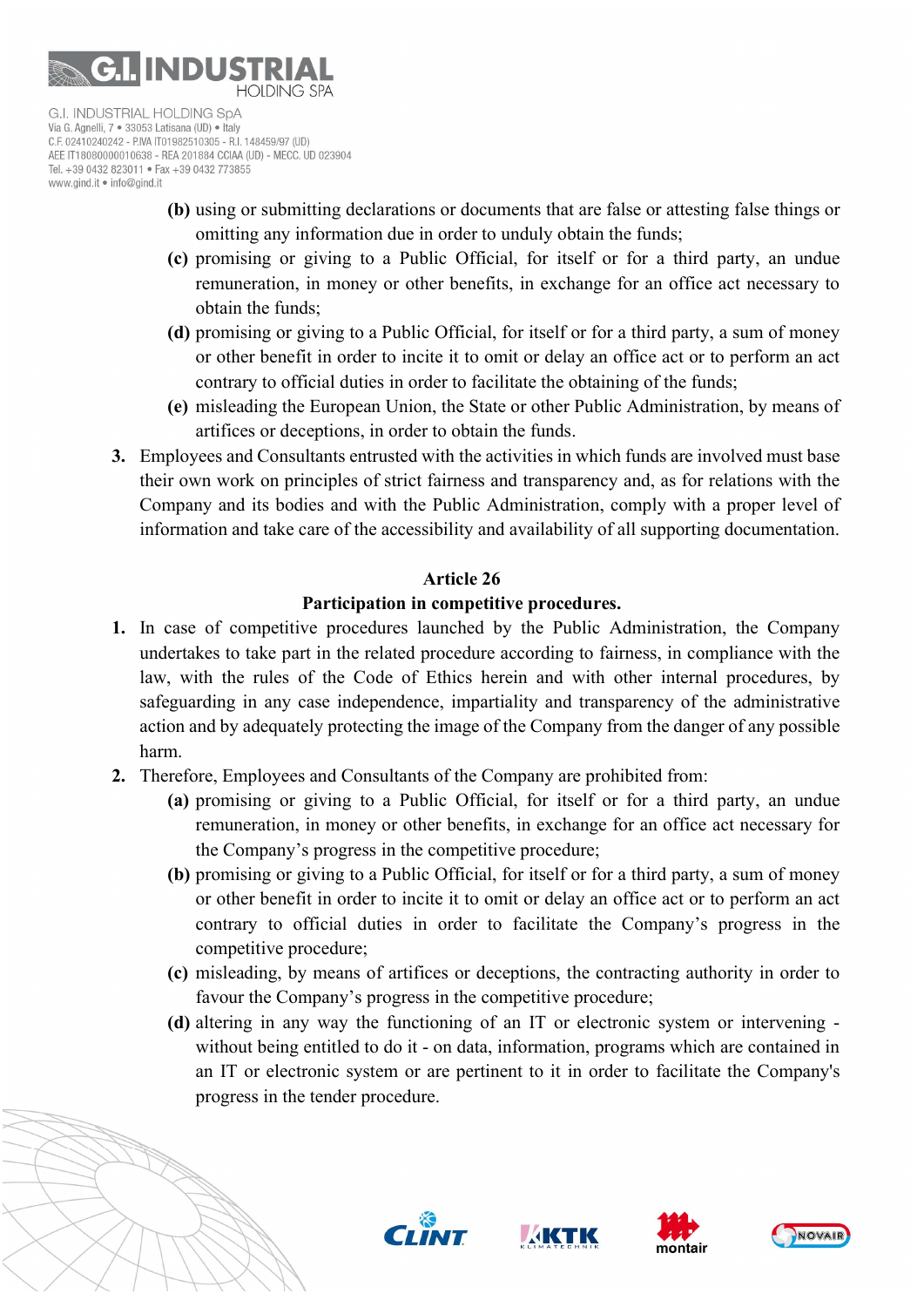

# PART VI ENVIRONMENT

## Article 27

# Environment and quality of life.

- 1. The Company promotes the protection and improvement of the environmental conditions and the prudent and rational use of natural resources as its primary objective and as a prerequisite for maintaining a proper level in the life quality of the Community within which the company itself operates.
- 2. The Company promptly makes its activities compliant with the current environmental regulations and consequently adjusts its business to them, in all aspects, including those concerning the product, packaging and containers used and the accompanying instructions.
- 3. The Company sets its production activities in an environmentally responsible way and, in the choice of new products to be produced and marketed or in the innovation of existing products or in the determination of production and packaging methods - when such decision is reserved to it -, takes into consideration any new requirements concerning environmental compatibility and resource optimisation.
- 4. The Company promotes environmental education among its Employees and in relation to Suppliers and Customers.
- 5. In compliance with the principles expressed above, the Company according to its own reasons and compatibly with the information held in its possession - does not collaborate with parties operating in the field of nuclear fusion/fission and/or in activities related to the treatment of the nucleus.









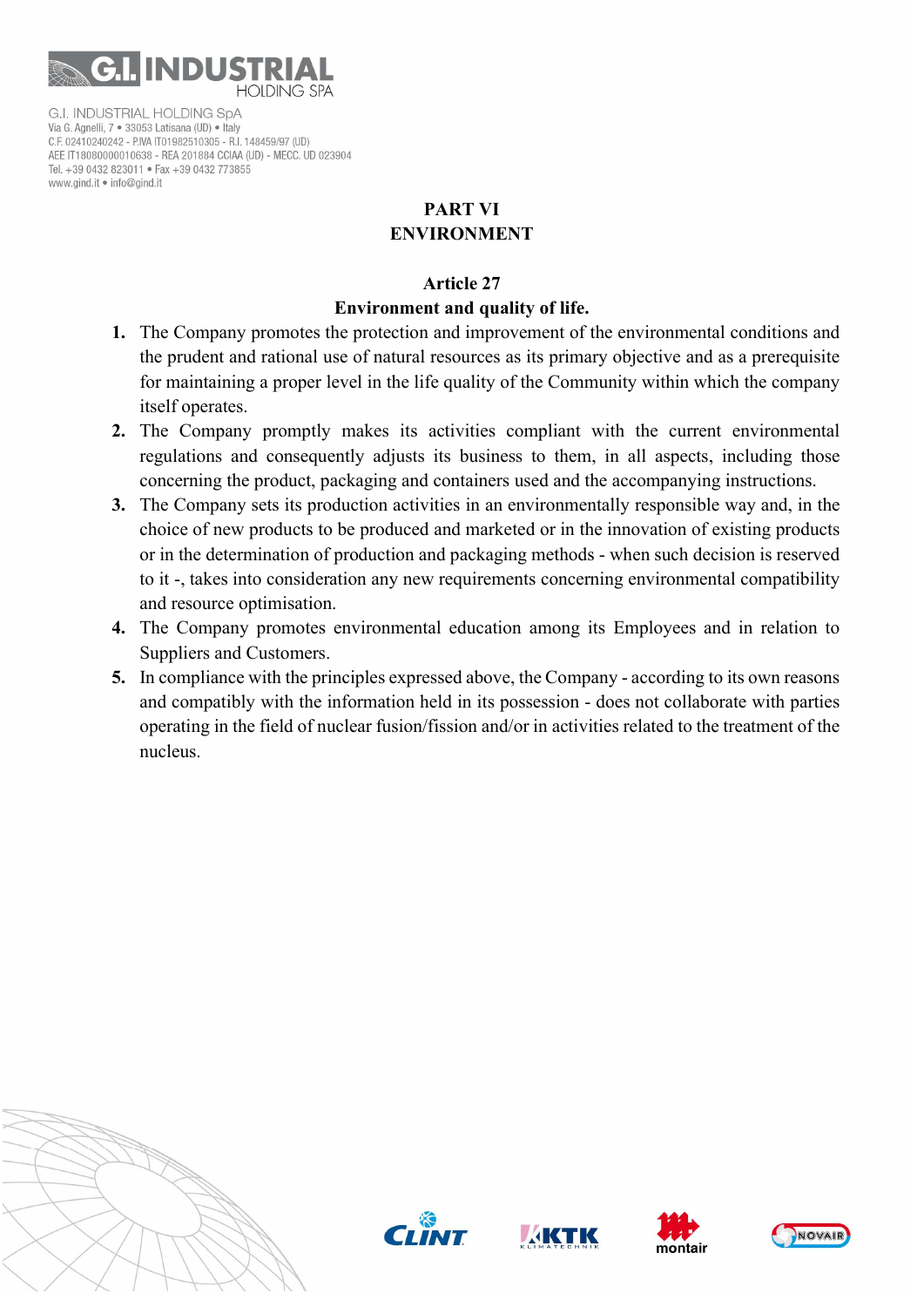

# PART VII ACCOUNTING AND INTERNAL CONTROL

#### Article 28

#### Accounting and internal control.

- 1. The Company operates with the intention of increasing the value of the Shareholders' rights and satisfying the Shareholders' legitimate expectations concerning the receipt of dividends.
- 2. In order to achieve such purpose, the Company shall adopt a financial, control and accounting planning system, which is adequate to the Accounting Standards in force and to the best business practices.
- 3. As far as their respective competences and powers are concerned, Company Representatives shall guarantee that:
	- (a) all operations are supported by delegated powers or duly authorised, verifiable, legitimate and consistent;
	- (b) all transactions are properly recorded and accounted for and appropriately documented;
	- (c) all transactions with related parties are performed in compliance with the provisions envisaged by the Model and by specific procedures adopted for this purpose;
	- (d) periodic financial statements are prepared promptly, accurately and according to the requirements of strict clarity, completeness and reliability;
	- (e) all operations are carried out and verified in compliance with the provisions of the company's internal control system;
	- (f) business risks of each transaction are properly assessed and duly considered by means of comparative analysis with the achievable advantages and the primary and secondary interests involved in the transaction;
	- (g) operations are always preceded by a solid, proper and complete economic, legal and fiscal analysis of the starting data, of conditions and possible contingencies;
	- (h) all documents required by the Supervisory Authorities and, in any case, all documents intended for disclosure to the public are prepared in advance and in a clear, complete, accurate and reliable manner.
- 4. The registration of fictitious transactions, or failure to register transactions for which registration is required by law or by this Code of Ethics, shall constitute an unlawful act and shall lead to the application of penalties for those who ordered, carried out, concealed or in any way tolerated such operations.
- 5. All Employees are required to grant their cooperation in the verification activities of the internal control system; the subjects in charge of the System, such as Statutory Auditors and External Auditors, shall have full and complete access to all data, information and documents that are necessary for the performance of their respective activities.